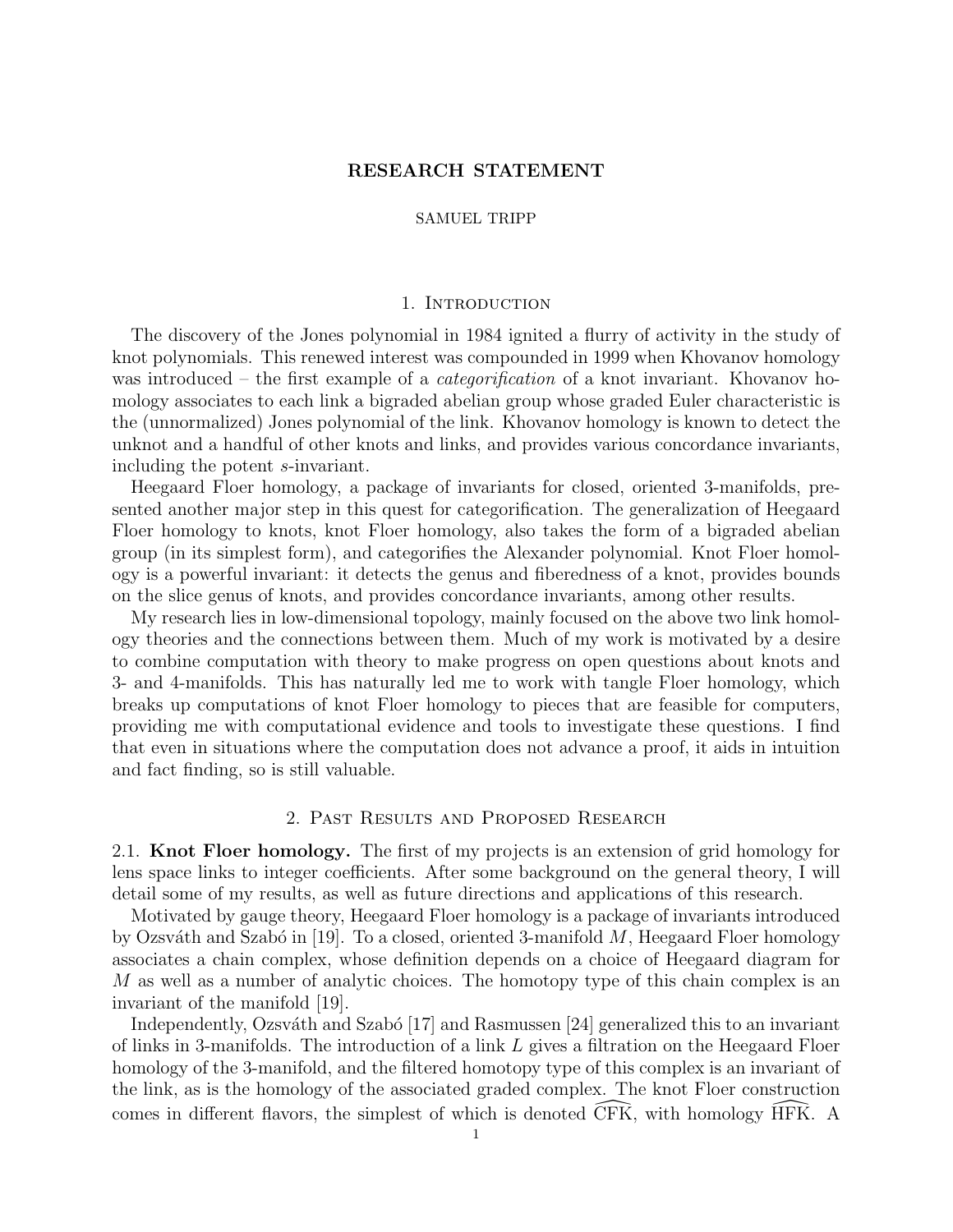stronger variant (yet harder to compute) is CFK<sup>-</sup>, with homology HFK<sup>-</sup>, which gives further information about 4-dimensional properties of the knot.

Several years after the introduction of knot Floer homology, Sarkar and Wang showed that the "hat" versions of Heegaard Floer and knot Floer homology admit combinatorial descriptions [\[26\]](#page-5-3). This description relies on a Heegaard diagram for the manifold (or the link in the manifold) which is *nice*. They showed that any closed, oriented 3-manifold has a nice diagram, as does any nullhomologous link in such a manifold. Soon after, Manolescu, Ozsváth, Szabó, and Thurston used *grid diagrams* to give a combinatorial description of knot Floer homology for links in  $S^3$  [\[13\]](#page-5-4). These grid diagrams provide two advantages over the more general class of nice diagrams: they are uniform, which helps in algorithmic implementation, and they allow for a combinatorial computation of HFK<sup>-</sup>, not just  $\widehat{HFK}$ . The authors of [\[13\]](#page-5-4) also provide a standalone combinatorial proof of invariance without appealing to the equivalence with the holomorphic theory. For Heegaard Floer homology, knot Floer homology, and the tangle Floer homology introduced in Section [2.2,](#page-2-0) there is a "minus" version which is stronger than the "hat" version.

Shortly following, Baker, Grigsby, and Hedden undertook a similar combinatorial program for links in lens spaces [\[1\]](#page-5-5). They introduced *twisted toroidal grid diagrams*, the combinatorics of which capture the topology of links in lens spaces  $L(p,q)$ . Given a twisted toroidal grid diagram G for a link  $L \subset L(p,q)$ , they define a chain complex  $(C^-(\mathbb{G}), \partial)$ . They show that this complex is equivalent to one computing  $CFK<sup>-</sup>(L)$ , thus proving that the homotopy type of the complex is a link invariant.

In [\[27\]](#page-5-6), I prove directly the invariance of grid homology for links in lens spaces, providing explicit combinatorially-defined homotopy equivalences, which count various embedded polygons on the twisted toroidal grid diagrams.

**Theorem 2.1.** Suppose  $\mathbb{G}$  and  $\mathbb{G}'$  are two twisted toroidal grid diagrams associated to the same  $\ell$ -component link L in  $L(p,q)$ . Then  $(C^-(\mathbb{G}), \partial_{\mathbb{X}}^-)$  and  $(C^-(\mathbb{G}'), \partial_{\mathbb{X}}^-)$  are quasiisomorphic as chain complexes over  $\mathbb{Z}/2\mathbb{Z}[U_1,\ldots,U_\ell]$  via a combinatorially defined quasiisomorphism.

For links in  $S^3$ , one application of the combinatorial proof of invariance of [\[13\]](#page-5-4) is that it allows for a generalization of grid homology to integer coefficients. We find the same is true of links in lens spaces. In [\[7\]](#page-5-7), Celoria shows that one can associate a chain complex  $(C^-(\mathbb{G}), \partial_{\mathbb{X}}^-;\mathbb{Z})$  to a twisted toroidal grid diagram  $\mathbb{G}$ . In [\[27\]](#page-5-6), I adapt my proof of invariance over  $\mathbb{Z}/2\mathbb{Z}$  and show that the homotopy type of this complex is a link invariant.

<span id="page-1-0"></span>**Theorem 2.2.** Suppose  $\mathbb{G}$  and  $\mathbb{G}'$  are two twisted toroidal grid diagrams associated to the same l-component link L in  $L(p,q)$ . Then  $(C^-(\mathbb{G}), \partial_{\mathbb{X}}^-;\mathbb{Z})$  and  $(C^-(\mathbb{G}'), \partial_{\mathbb{X}}^-;\mathbb{Z})$  are quasiisomorphic as chain complexes over  $\mathbb{Z}[U_1, \ldots, U_\ell]$ . Moreover, there is a combinatorially defined quasi-isomorphism between them.

We note that Theorem [2.2](#page-1-0) did not follow from an identification with the holomorphic theory. While there is an extension of the holomorphic theory for links to integral coefficients, it is not known if this extension agrees with the combinatorially defined one. For example, it is not understood how the local orientation systems necessary to define the holomorphic theory with integral coefficients change under combinatorial moves.

There remains an interesting open question of whether there can be torsion found in these integral coefficient grid homology groups. No examples of torsion have been produced yet for links in  $S<sup>3</sup>$  or lens spaces, but it is expected that there are links with torsion in their grid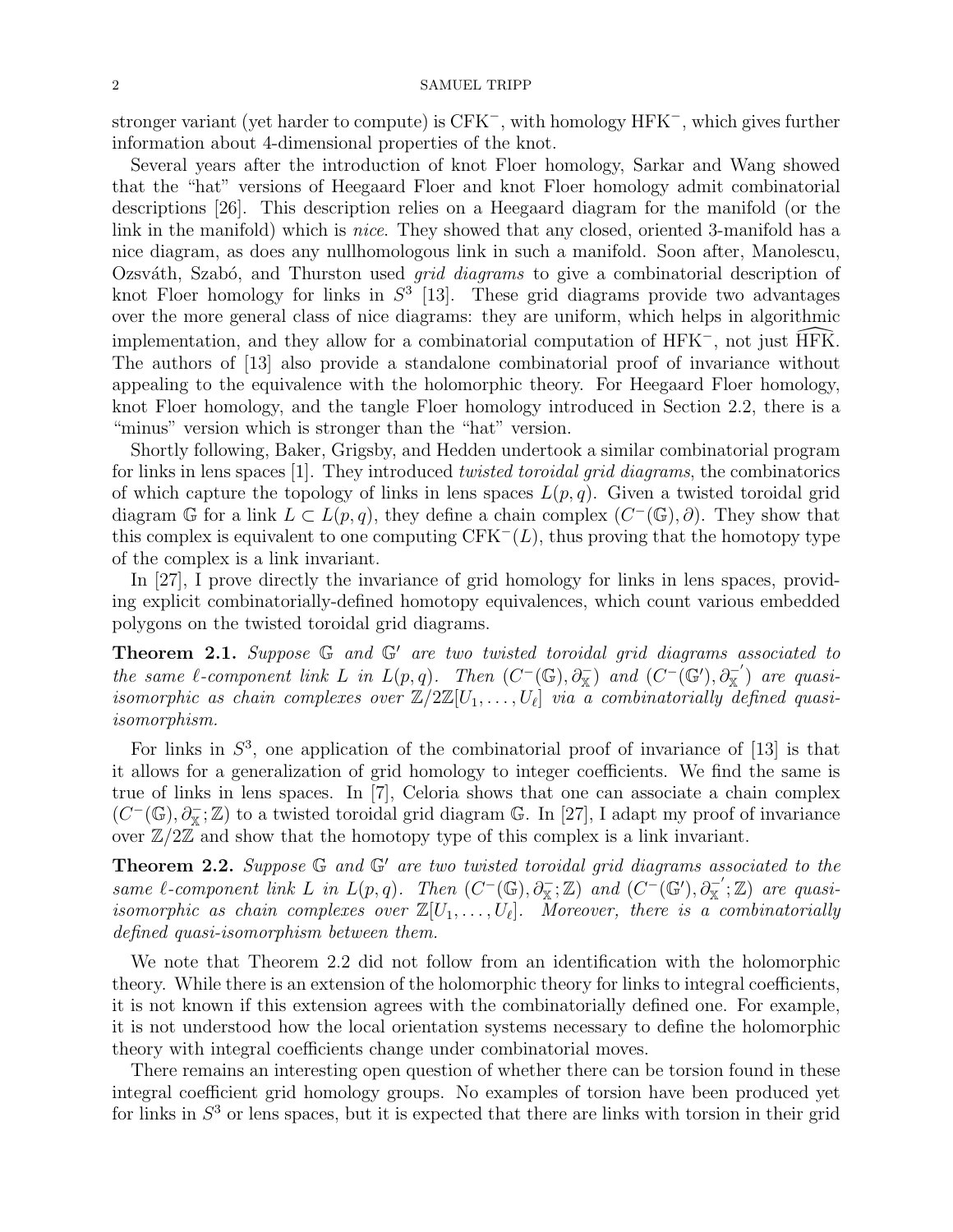homology [\[18\]](#page-5-8). There has been some computational study of this, but the complex  $C^-(\mathbb{G})$ has a number of generators proportional to  $n!$ , where n is the size of  $\mathbb{G}$ , so it is not practical to compute for links with large grid number.

While there are potentially computational techniques that could be used to speed up computation of integer grid homology, there are also mathematical techniques. For knots in  $S<sup>3</sup>$ , another complex homotopy equivalent to grid homology, but more computationally feasible, was described in [\[5\]](#page-5-9) and implemented in [\[9\]](#page-5-10). I plan to adapt this approach to the case of links in lens spaces, and implement it in Python. The production of a knot with torsion would be interesting, as it would be an example of a knot where the grid homology with  $\mathbb{Z}/2\mathbb{Z}$  coefficients does not determine the grid homology with  $\mathbb{Z}$  coefficients. Another mathematical approach I plan to take is to adapt invariance proofs to tangle Floer homology and to generalize the notion of sign assignments to this tangle setting, which would allow for a combinatorially defined version of tangle Floer homology with integral coefficients; see Section [2.2.](#page-2-0)

A second open problem, and the motivation for the introduction of combinatorial lens space grid homology by Baker, Grigsby, and Hedden, is the Berge conjecture.

**Conjecture 2.3** ([\[6\]](#page-5-11)). Suppose that surgery on  $K \subset L(p,q)$  yields  $S^3$ . Then K has grid number one.

Any further combinatorial understanding of grid homology for links in  $S<sup>3</sup>$  or lens spaces would advance progress on this conjecture. For example, it is known that knot Floer homology detects the unknot, but a proof of this directly from grid homology is an open problem of [\[18\]](#page-5-8). The analogue for links in lens spaces is part of the program of [\[1\]](#page-5-5) towards proving the Berge conjecture.

Conjecture 2.4. Let  $K \subset L(p,q)$  and suppose  $rk(\widetilde{HFK}(K, L(p,q))) = p$ . Then K has grid number one.

<span id="page-2-0"></span>2.2. Tangle Floer homology. The nice diagrams for manifolds which Sarkar and Wang introduced make the computation of the simplest form of Heegaard Floer homology combinatorial. The cost of this, however, is that they do so by increasing the complexity of the underlying Heegaard diagram, and thus greatly increasing the number of generators of the chain complex associated to the diagram. A natural next step, then, is a bordered Floer theory for bordered manifolds. This theory was constructed by Lipshitz, Ozsváth, and Thurston [\[11\]](#page-5-12). To a surface they associate a differential graded algebra (DGA), and to a bordered manifold an  $A_{\infty}$  module over the DGA associated to boundary. Gluing manifolds along their common boundary corresponds to taking derived tensor product of the corresponding modules, and recovers the Heegaard Floer homology of the closed manifold.

Similarly, a grid diagram representing a link in  $S<sup>3</sup>$  comes at the cost of greatly increasing the number of generators of the associated chain complex, compared to an arbitrary Heegaard diagram for the link. Analogous to the theory of bordered Floer homology, Petkova and Vértesi defined tangle Floer homology  $[21]$ . To a signed set of points they associate a differential graded algebra, and to a tangle T in  $S^2 \times I$  an  $\mathcal{A}_{\infty}$  bimodule over the algebras for the left and right boundaries of the tangle. Concatenating tangles corresponds to taking derived tensor products of these bimodules; for a closed link, the theory recovers knot Floer homology. Like knot Floer homology, tangle Floer homology also comes in a "hat" and "minus" version. The simpler version is denoted  $\overline{CDTA}(T)$ , and it is shown analytically to be an invariant of the tangle, up to  $A_{\infty}$  homotopy equivalence, in [\[21\]](#page-5-13).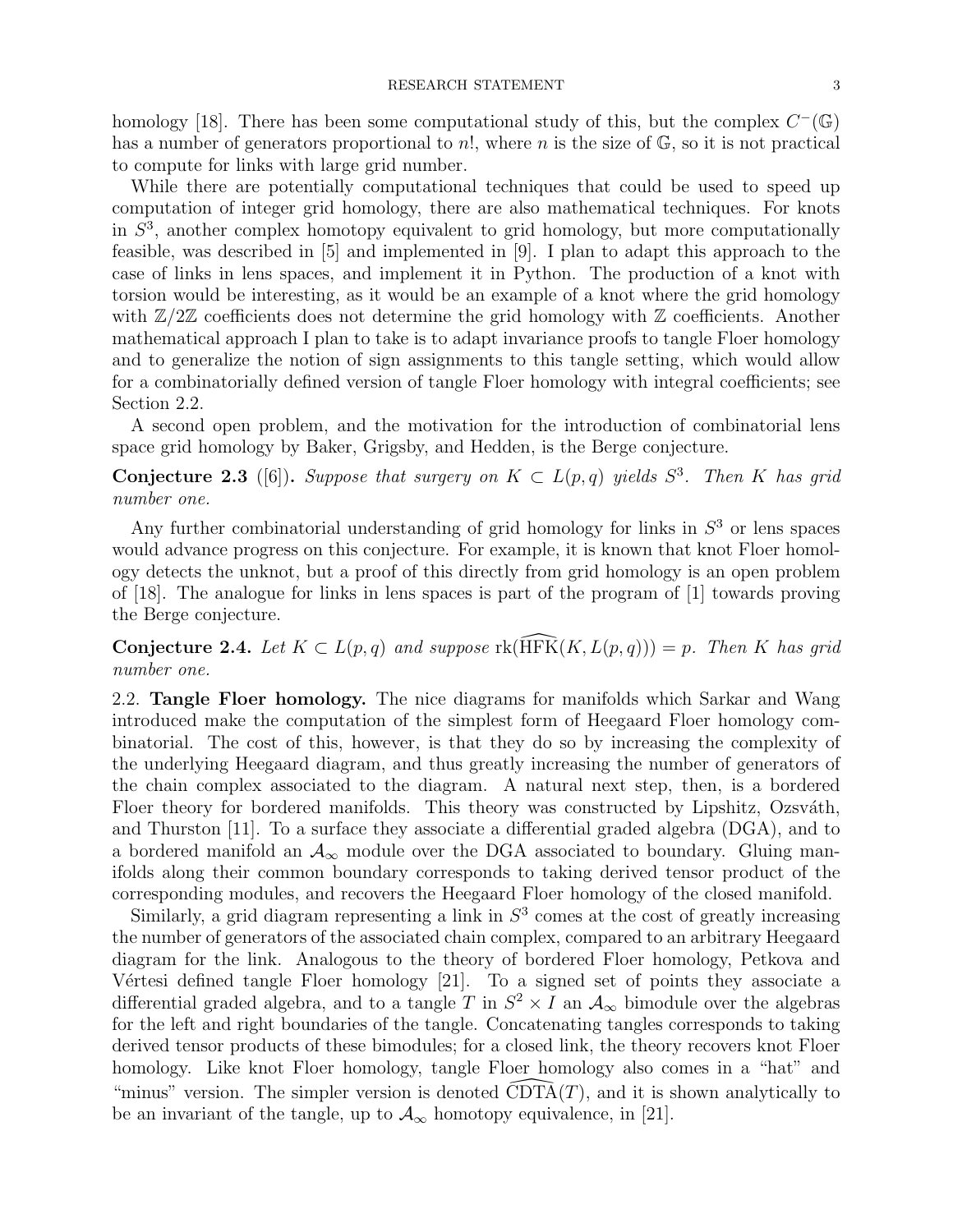**Question 2.5.** Is there a combinatorial proof that  $\overline{CDTA}(T)$  results in an invariant of the tangle?

I have made partial progress towards answering the above question, verifying invariance under a subset of tangle moves. For the knot Floer homology of knots and links in  $S<sup>3</sup>$  and lens spaces, one advantage of the combinatorial proof of invariance for the "hat" version is that it lends insight into the proof for the "minus" version. We expect the same to be true for tangle Floer homology.

# Conjecture 2.6. The homotopy type of  $CDTA^{-}(T)$  is an invariant of a tangle T.

Joint with Zachary Winkeler and Shikhin Sethi, I have written Python code<sup>[1](#page-3-0)</sup> to compute these tangle Floer invariants following [\[21\]](#page-5-13) and [\[22\]](#page-5-14). In joint work with Zachary Winkeler, I have recently used that code to provide computational evidence for the following conjecture.

**Conjecture 2.7.** Let  $P = \{p_1, \ldots, p_n\}$  be a set of points in  $S^2$ , and let T be the trivial tangle  $P \times I$  in  $S^2 \times I$ . Then CDTA<sup>-</sup>(T) is quasi-isomorphic to the identity DA bimodule over the differential graded algebra for P.

A proof of the above would be an important step towards proving the invariance of CDTA<sup>−</sup> , since concatenating with a trivial tangle is one of the tangle moves mentioned earlier. On a number of small examples, we have used the code to explicitly compute CDTA<sup>−</sup> and construct quasi-isomorphisms with the identity bimodule. We are working on providing a proof of this conjecture.

Another potential application of a combinatorial proof of the invariance of tangle Floer homology would be to define invariants of Legendrian and transverse tangles. On a 3 manifold  $M$ , a contact structure is a plane distribution in the tangent space of  $M$  satisfying certain non-integrability conditions. The study of contact geometry has physical origins, and as such has applications in many areas of physics. Contact geometry has also been used to great success in low-dimensional topology, including for the proof of Property P by Kronheimer and Mrowka [\[10\]](#page-5-15), and for the definition of knot invariants by Ng [\[15,](#page-5-16) [16\]](#page-5-17). A knot in a contact 3-manifold is Legendrian if the knot is everywhere tangent to the contact structure, and is transverse if it is everywhere transverse to the contact structure. An important subfield of contact geometry is dedicated to the study of Legendrian and transverse links in the standard contact  $S^3$ , that is  $S^3$  with the plane distribution  $\xi_{\text{std}} = \text{ker}(dz + xdy)$ . There is an invariant of transverse links denoted  $\theta(L)$ , with separate constructions given by  $[20]$ ,  $[12]$ , and  $[4]$ . Baldwin, Vela-Vick, and Vértesi proved in  $[4]$  that these three constructions all produce the same invariant.

**Conjecture [2](#page-3-1).8.** To a transverse tangle<sup>2</sup> T, there is an element  $\theta(T) \in \widehat{\mathrm{CDTA}}(T)$ , which is an invariant of the transverse tangle. This element behaves nicely with tensor products, recovering  $\theta$  in the case of a knot.

I have a candidate class for  $\theta(T)$ , and have proved it is invariant under a subset of transverse tangle moves. A combinatorial proof of the invariance of  $\widehat{C}DT\widehat{A}$  would aid in this, as it provides explicit homtopy equivalences between different diagrams representing the same

<span id="page-3-1"></span><span id="page-3-0"></span><sup>1</sup> github.com/samueltripp/tanglefloer

<sup>&</sup>lt;sup>2</sup>Here we consider tangles in  $S^2 \times I$  or  $B^3$  endowed with a certain contact structure which recovers  $\xi_{\text{std}}$ under gluing.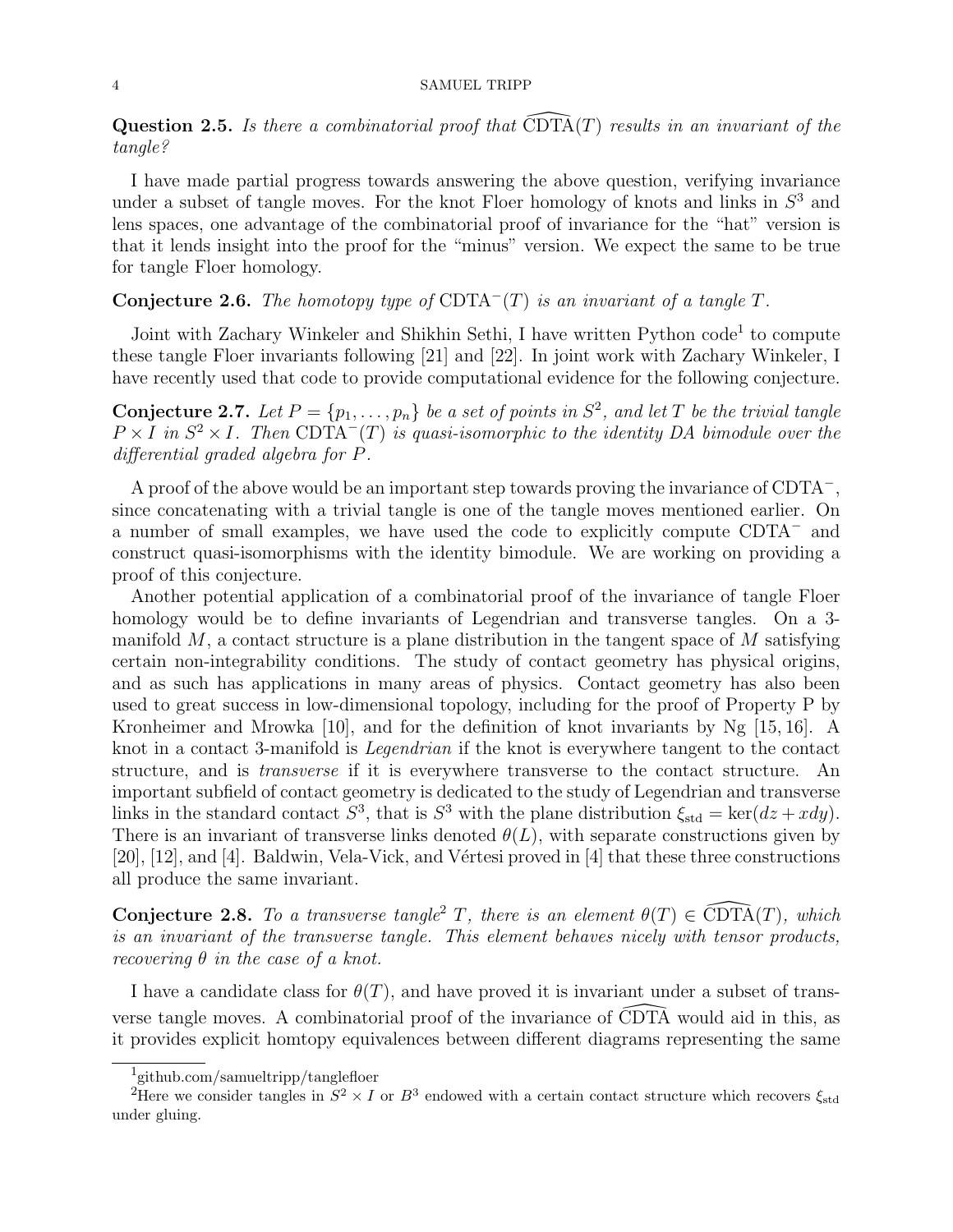tangle via counting embedded polygons, and one would hope it would be easy to track the effect of these maps on  $\theta(T)$ .

2.3. Connections between Khovanov homology and knot Floer homology. The constructions of Khovanov homology and knot Floer homology are quite dissimilar, yet researchers have long noticed strong similarities or parallels between the two. Shortly after the development of knot Floer homology, Rasmussen conjectured the existence of a spectral sequence from Khovanov homology to knot Floer homology [\[25\]](#page-5-21). Computational evidence supported this conjecture in the form of a rank inequality, but even this inequality was not proven until 2018, when Dowlin constructed the desired spectral sequence [\[8\]](#page-5-22). This connection between the two homologies in the form of a spectral sequence has quickly proven fruitful; for example, it was used to prove that Khovanov homology detects the figure-eight knot [\[2\]](#page-5-23), the cinquefoil [\[3\]](#page-5-24), and the  $T(2, 6)$  torus link [\[14\]](#page-5-25).

The final project I will discuss here relates to the properties of Dowlin's spectral sequence, and is joint work with Zachary Winkeler. It is known that the  $E<sup>2</sup>$  page of Dowlin's spectral sequence is isomorphic to Khovanov homology and the  $E^{\infty}$  page is isomorphic to knot Floer homology, and so both pages are invariants of the knot. One would expect that in fact all pages of Dowlin's spectral sequence are invariants of the knot.

# <span id="page-4-1"></span>**Conjecture 2.9.** Each page  $E^k$  for  $k \geq 2$  of Dowlin's spectral sequence is an invariant of the knot.

We have written code<sup>[3](#page-4-0)</sup> computing the pages of this spectral sequence in Macaulay2, but the complex has number of generators exponential in the number of arcs of the knot diagram used in the construction of the spectral sequence, so it is impractical on all but the smallest knots currently. We are working on both mathematical and computational methods for speeding up this code. While we work on computing this spectral sequence, we are also working on proving the above directly. We have proofs that each page is invariant under two of the Reidemeister moves, and are working on resolving this to the full conjecture above.

One application of Conjecture [2.9](#page-4-1) is that it would connect invariants which take values in Khovanov homology to those taking values in knot Floer homology. One example is  $\psi(K)$ , an invariant of a transverse knots, introduced by Plamenevskaya in [\[23\]](#page-5-26). This invariant takes the form of a cycle in the Khovanov complex of the transverse knot. Under the isomorphism of [\[8\]](#page-5-22),  $\psi(K)$  is a class on the  $E^2$  page of Dowlin's spectral sequence. If we were able to prove Conjecture [2.9,](#page-4-1) then the class in knot Floer homology which  $\psi(K)$  is sent to under the spectral sequence would be a transverse invariant of the knot. (We would actually have a  $\mathbb{Z} \cup {\infty}$  family of invariants, one on each page of the spectral sequence.)

Our preferred method would be to define an element  $\psi_1(K)$  in the master complex used to construct the spectral sequence which is sent to  $\psi_2(K)$  on the  $E^2$  page, representing  $\psi(K)$ under the isomorphism of the  $E^2$  page and Khovanov homology. This would give us a more concrete handle on what the class in knot Floer homology would be.

It is possible that this invariant would correspond to the  $\theta$  invariant from Section [2.2.](#page-2-0) This equivalence would suggest candidate pairs of knots which  $\psi$  might distinguish, and a method of attack for proving such. On the other hand, this invariant might not correspond to the already known transverse invariants in knot Floer homology, and would provide a new invariant of interest. Both prospects are exciting.

<span id="page-4-0"></span><sup>3</sup> github.com/zach-winkeler/khovanov-ss